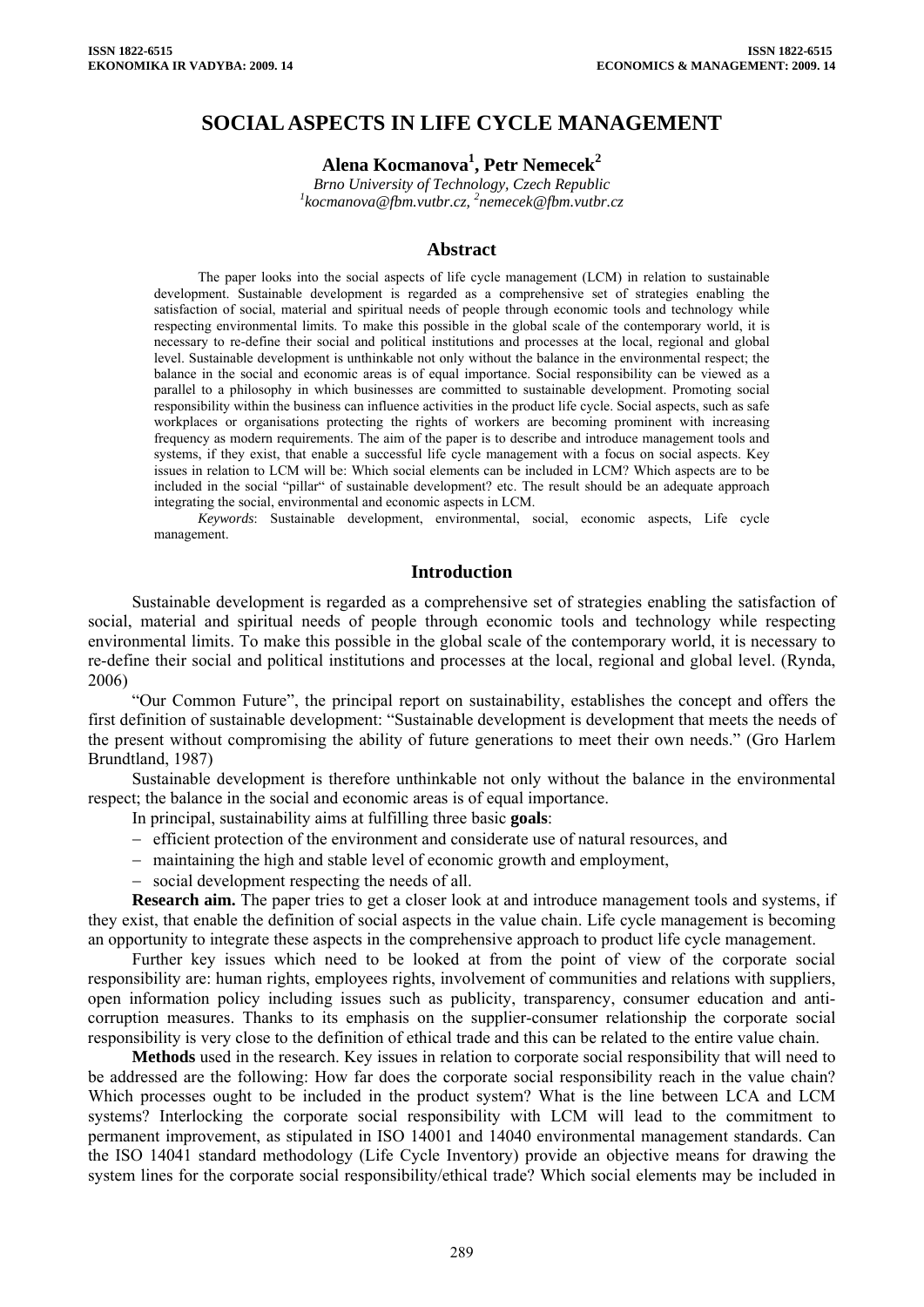LCM? Which aspects are to be included in the social "pillar" of sustainable development? A number of definitions and proposals are available and only a practical research application will show which social aspects are demonstrated in the value chain and can become a key element in life cycle management.

**Investigation methods.** The analysis of scientific literature.

### **Sustainability and the Triple Bottom Line**

In theory, sustainable development should improve the quality of life of each individual without exerting natural resources exceeding their capacity. The route toward sustainable development requires that companies, governments as well as individuals change their consumption and production behaviour and policies and, at the same time, it requires a change in practices. Companies have to find an innovative way that will be advantageous while improving the environmental condition of production processes and products.

Sustainable development is characterized by three dimensions: economic, social and environmental. For a company it means operating with a view to the so-called triple-bottom-line where a company concentrates on all three pillars of sustainable development – Fig. 1.



**Figure 1.** Dimensions of Sustainability (Elkington, 1997)

At present companies take more responsibility for the environment and it has transpired that environmental initiatives bring economic benefits as well. Introducing cleaner technology, optimising technology reducing use of resources and environmental management systems such as ISO 14001 lead to a sound improvement of the environmental condition of a company. The integration of quality and environmental management systems created new opportunities form companies, such as lower resource consumption, improved relationships with external investors including local communities, offices, etc.

Companies perceive the life cycle as an indispensable tool for products throughout their lifetime both in relation to environmental impacts as well as in the economic sense (for example reducing material waste leads to reducing costs) and from the market point of view by improving competitiveness.

The summit in Rio de Janeiro in 1992 (WBCSD) introduced the term "eco-efficiency" which underlines the connection between environmental improvement and economic benefits. This means that so far the modern understanding of companies in terms of responsibility has been focusing on environmental initiatives or improvement of economic benefits. Much attention has not been paid to the social aspects of sustainable development in companies but examples such as connection between environmental improvement and safety and protection at work indicate a more positive approach that leads to an integrated management system including also social aspects.

## **Social Aspects of Sustainable Development**

The concept of corporate social responsibility (CSR) is a trend emphasising social aspects of sustainable development. The definition of corporate social responsibility by the World Business Council for Sustainable Development from 1997 is the following: "CSR is the ongoing commitment of companies to ethical behaviour and promotion of economic growth while ensuring an improvement of the quality of life of employees and their families as well as the local community and the entire society." [7. http://www.blf.cz ]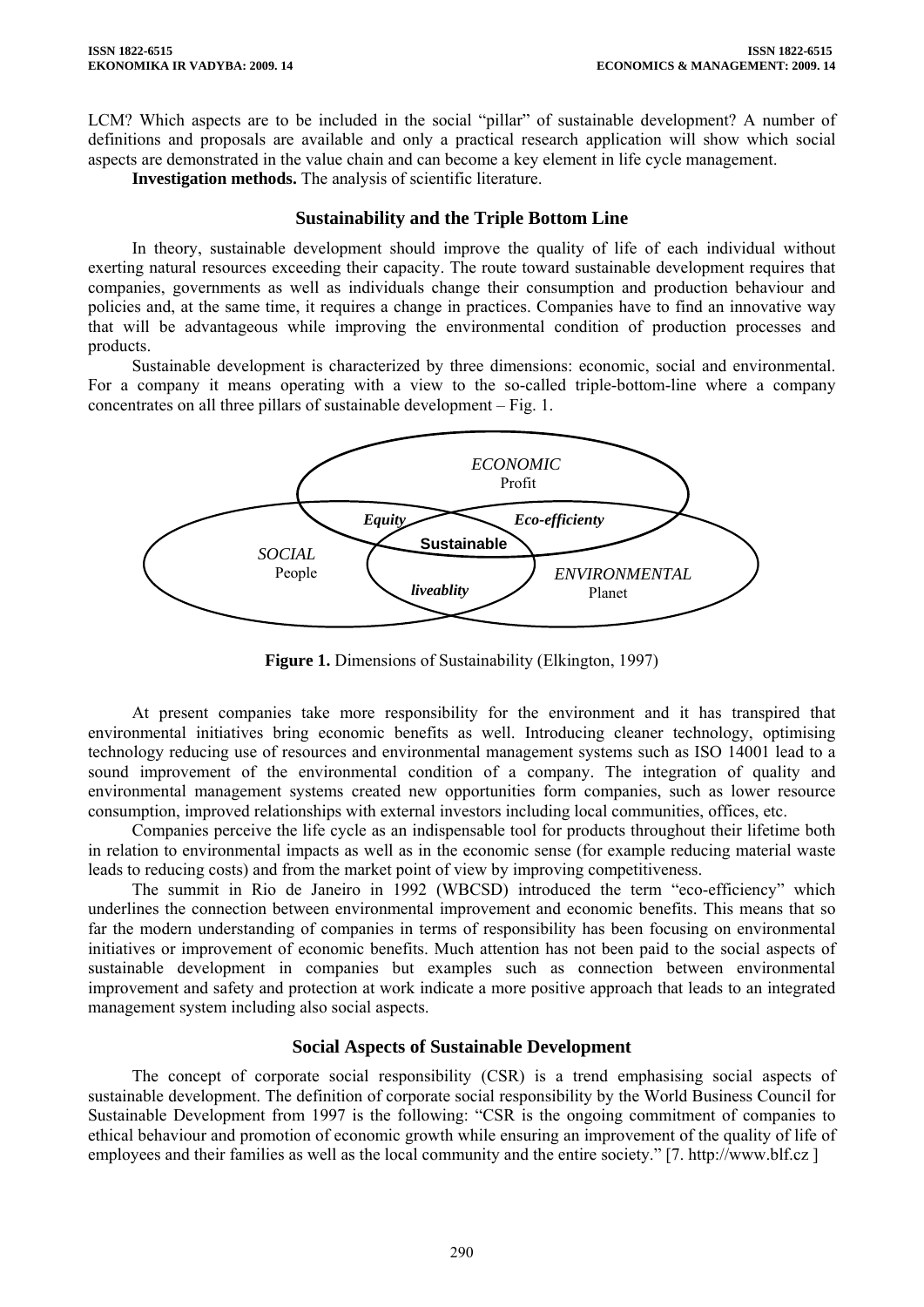Another definition: CSR is a concept whereby companies integrate social and environmental concerns in their business operations and in their interaction with their stakeholders on a voluntary basis. (European Union, Green Paper 2001)

Business for Social Responsibility, a non-governmental organisation, defines the CSR concept as follows: "CSR is a way of business conduct complying with or exceeding the ethical, legal, commercial and social expectations."[ http://www.blf.cz]

The definitions above have the following points in common: social, environmental and economic aspects of the company strategic conduct, voluntary approach, communication with the business community and activities exceeding the legal framework requirements. The main points mentioned in the quotations grasp the core and modern understanding of the CSR concept. In the broader sense it is possible to say that sustainability is a versatile term for everything connected with the corporate responsibility. It is an economic, social and environmental issue. The CSR concept can be summarised into these three areas.

CSR in the economic sphere: business conduct code (or ethical code), transparency, respecting the principles of corporate governance, rejecting corruption, relationships with stakeholders, etc.

CSR in the economic sphere: corporate philanthropy, dialogue with stakeholders, health and safety of employees, human capital development, respecting working standards, ban to child labour, work-life balance, equal opportunities (for women and men and marginalised groups in general), security of work, human rights.

CSR in the environmental sphere: ecological production, products and services (ISO 14000 and EMAS standards), ecological corporate policy (recycling, use of ecological products), reducing environmental footprint, protection of natural resources.

As well as the triple-bottom-line there is the distinguishing between the internal and external dimension of corporate social responsibility, i. e. how this policy is manifested inside and outside the company. The possibilities of corporate social responsibility application are wide and they vary according to the commercial orientation of companies as well as geographically and culturally (Trnková, 2004).

### **Social Aspects in Life Cycle Management**

Product life cycle thinking is essential in the path to sustainability by expanding the focus from the production site to the whole product life cycle. Life cycle management (LCM) is an application of life cycle philosophy in modern business practice with the aim to manage the entire life cycle of products and services of an organisation toward sustainable development.

LCM is not only a simple tool or methodology; it is a flexible integrated framework of concepts, techniques and process management embracing environmental, economic and social aspects of products, processes and organisations.

Social responsibility can be viewed as a parallel to a philosophy in which businesses are committed to sustainable development. Promoting social responsibility within the business can influence activities in the product life cycle.

Companies, namely international corporations, producers of consumer goods and retailers try to manage "their" products from the whole value chain point of view.

Social aspects, such as safe workplaces, child and forced labour, organisations promoting the rights of workers, becoming prominent with increasing frequency as modern requirements.

Even though these aspects have been managed in come companies for a long time, it is increasingly difficult to manage them in the value chain. This is why it is expected from the supply chain management, supplies and corporate strategy to manage social aspects from the product life cycle point of view.

There are only a few management tools and systems, if any, that facilitate a successful implementation. Life cycle management is becoming an opportunity to integrate these aspects in the comprehensive product life cycle management (e. g. Global Reporting Initiative providing a standard in sustainability reporting guidelines and SA8000, a global social accountability standard based on the International Labour Organisation (ILO) conventions.

Systems for evaluation in the financial sector are also surfacing trying to identify the best performing companies in their category (such as for example the Innovest and Dow Jones Sustainability Index – sustainable development rating by the Dow Jones index).

Other key issues in relation to corporate social responsibility are: human rights, employees rights, involvement of communities and relations with suppliers, open information policy including issues such as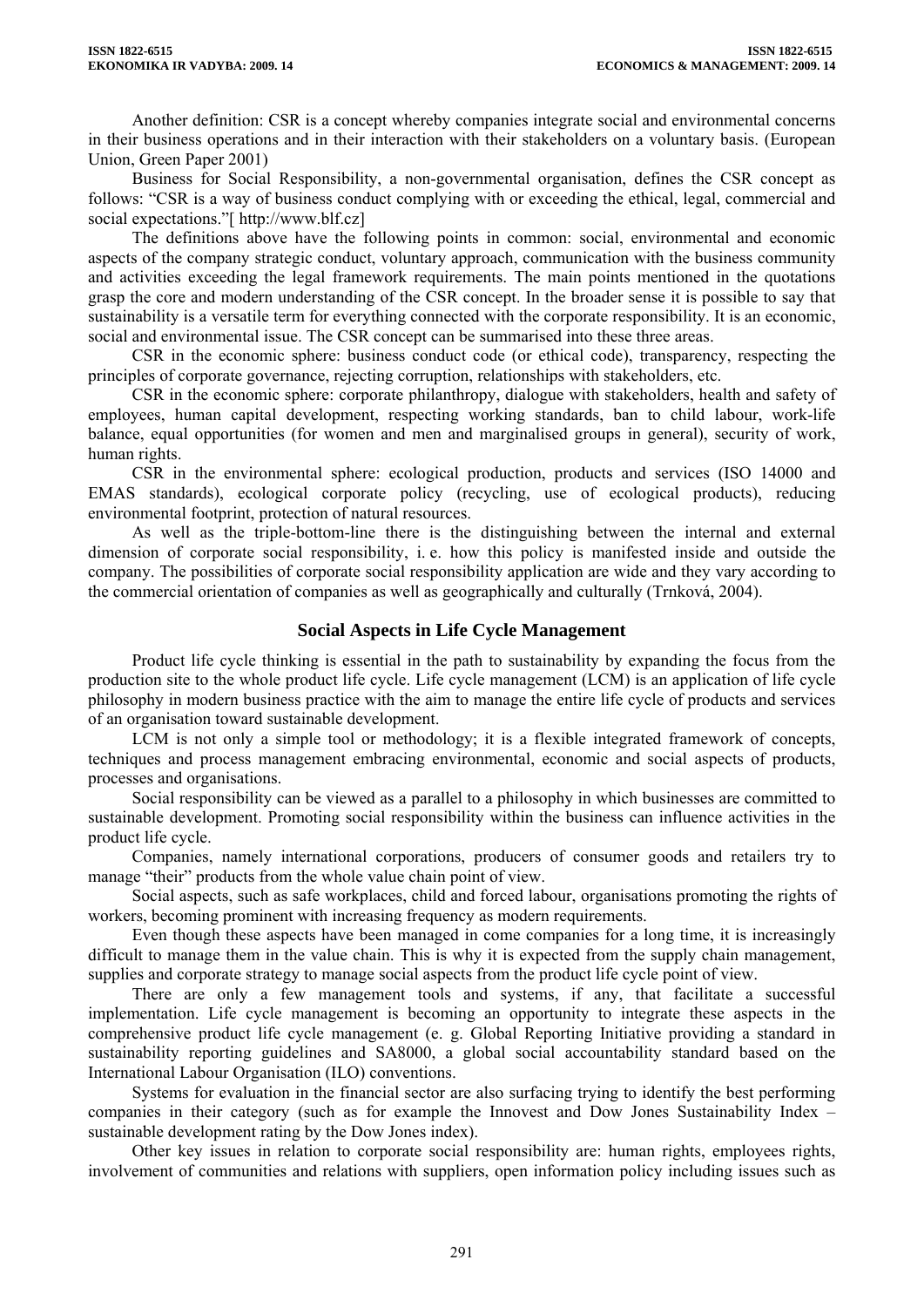publicity, transparency, consumer education and anti-corruption measures. Thanks to its emphasis on the supplier-consumer relationship the corporate social responsibility is very close to the definition of ethical trade and this can be related to the entire value chain.

## **Concept and Methods Used**

Key issues in relation to corporate social responsibility that will need to be addressed are the following:

How far does the corporate social responsibility reach in the value chain?

When answering this question it is useful to look at the Life Cycle Assessment area (LCA) -

Which processes ought to be included in the product system?

In principle, it is impossible to find a precisely drawn line between environmental and social responsibility but in LCA and LCM it is possible to apply issues of corporate social responsibility, i. e. the methodology under the ISO 14041 standard (Life Cycle Inventory) can offer an objective means for drawing a system line also for the corporate social responsibility/ethical trade.

Which social elements can be included in LCM?

Which aspects are to be included in the social "pillar" of sustainable development? A number of definitions and proposals are available and only a practical research application will show which social aspects are demonstrated in the value chain and can become a key element in life cycle management.

How far does the corporate social responsibility reach in the value chain?

Which social elements can be included in LCM?

Which aspects are to be included in the social "pillar" of sustainable development?

A number of definitions and proposals are available. Some aspects are closer to the basic company operations, others are rather related to social preferences. The possible scope of aspects to be included requires structuring as well as a selection for specific applications and market demands.

The following Table 1 proposes a potential structuring of social aspects with examples of social impacts.

| Group                      | <b>Type of social aspect</b>                                |
|----------------------------|-------------------------------------------------------------|
| Health and safety at work  | Danger and risks at work                                    |
|                            | Preventing accidents                                        |
| Rights of workers          | Salaries adequate to performed work, rights of trade unions |
|                            | Minorities, juveniles                                       |
|                            | Forced and child labour                                     |
|                            | Education                                                   |
| Supplier chain performance | Human rights                                                |
| Influence of communities   | Employment                                                  |
|                            | Development of communities                                  |
| Benefits for the society   | Employment                                                  |
|                            | Taxes                                                       |
| Benefits for consumers     | Safe products                                               |

**Table 1.** Proposes a potential structuring of social aspects with examples of social impacts

Aspects are selected depending on the type of company and the relevant position in the supplier chain.

### **Conclusions**

Interlocking the corporate social responsibility with LCM will lead to the commitment to permanent improvement, as stipulated in ISO 14001 and 14040 environmental management standards. It also assumes that any attempt to quantify corporate social responsibility should concentrate on marginal improvement rather than on average performance. If we try to quantify the social impacts in the value chain, we arrive at the principal question: It is extremely difficult to find any consistent differences between various technologies or production processes involved in the production of a particular product simply because the social impacts and influences are so specific for each operation that the differences between individual operations are much greater than the differences between technologies or production processes. When assessing the life cycle (LCA) a similar problem was described in the emission of toxic substances. It was